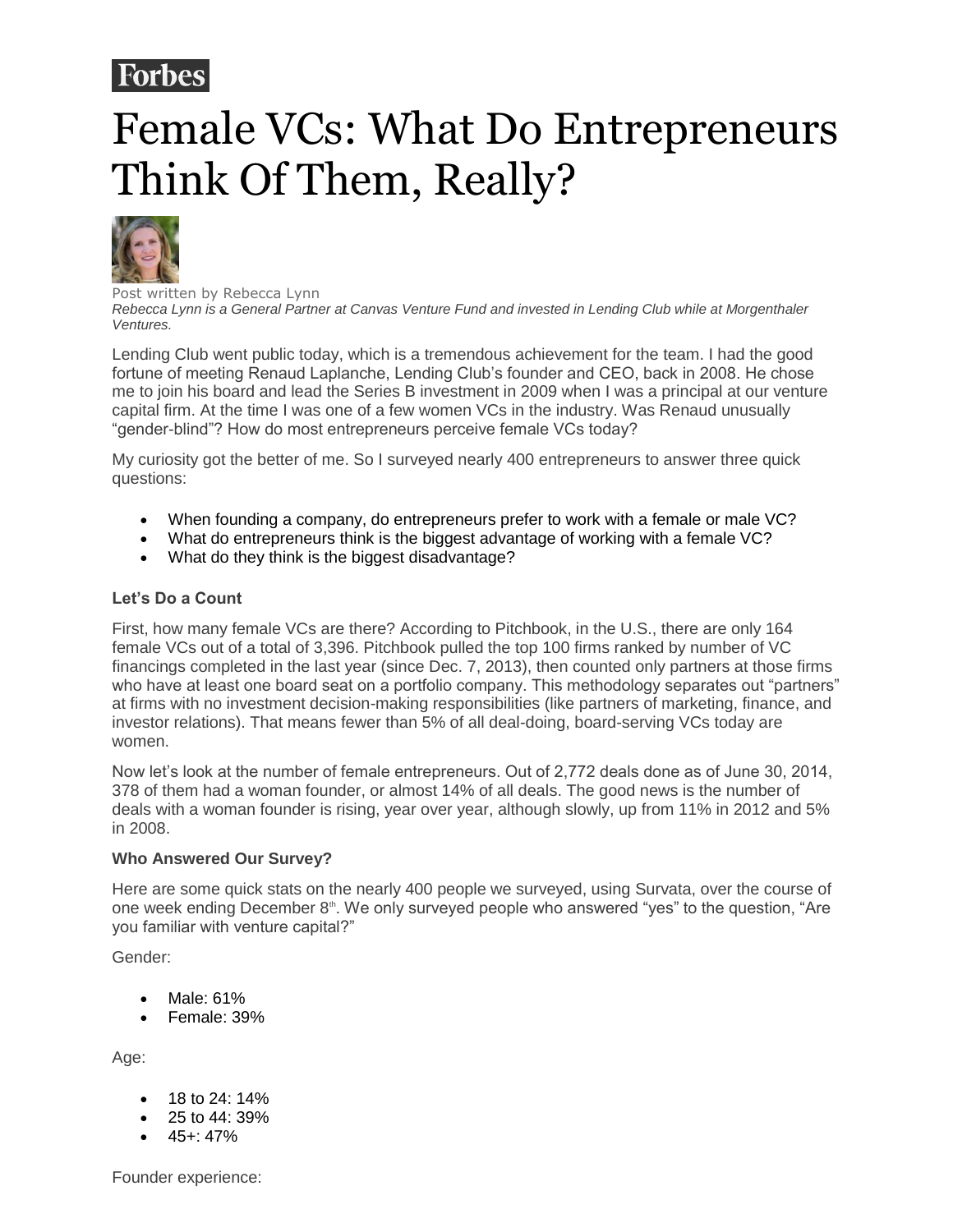- Have founded a startup: 62%
- Plan to found a startup in the next 2 years: 38%

#### **Survey Results**

#### *When founding a company, would entrepreneurs prefer to work with a female or male VC?*

The vast majority (69%) said they had no preference. For those who did have a preference, 15% said male, while 13% said they prefer to work with a female VC.



#### *What do entrepreneurs think is the biggest advantage of working with a female VC?*

45% of respondents said there was no advantage to working with a female VC, or they didn't know. This is interesting because, as noted in the data above, while a majority of respondents have no preference on who they work with, a majority (55%) still see at least one advantage to working with a female VC.

Of those who see an advantage, the majority (27%) thought the biggest advantage of working with female VCs was they bring a different worldview to the table – they see issues from a mother/daughter/wife's perspective. The next biggest perceived advantage (13%) was female VCs soften the often "macho" tone of an all-male board.